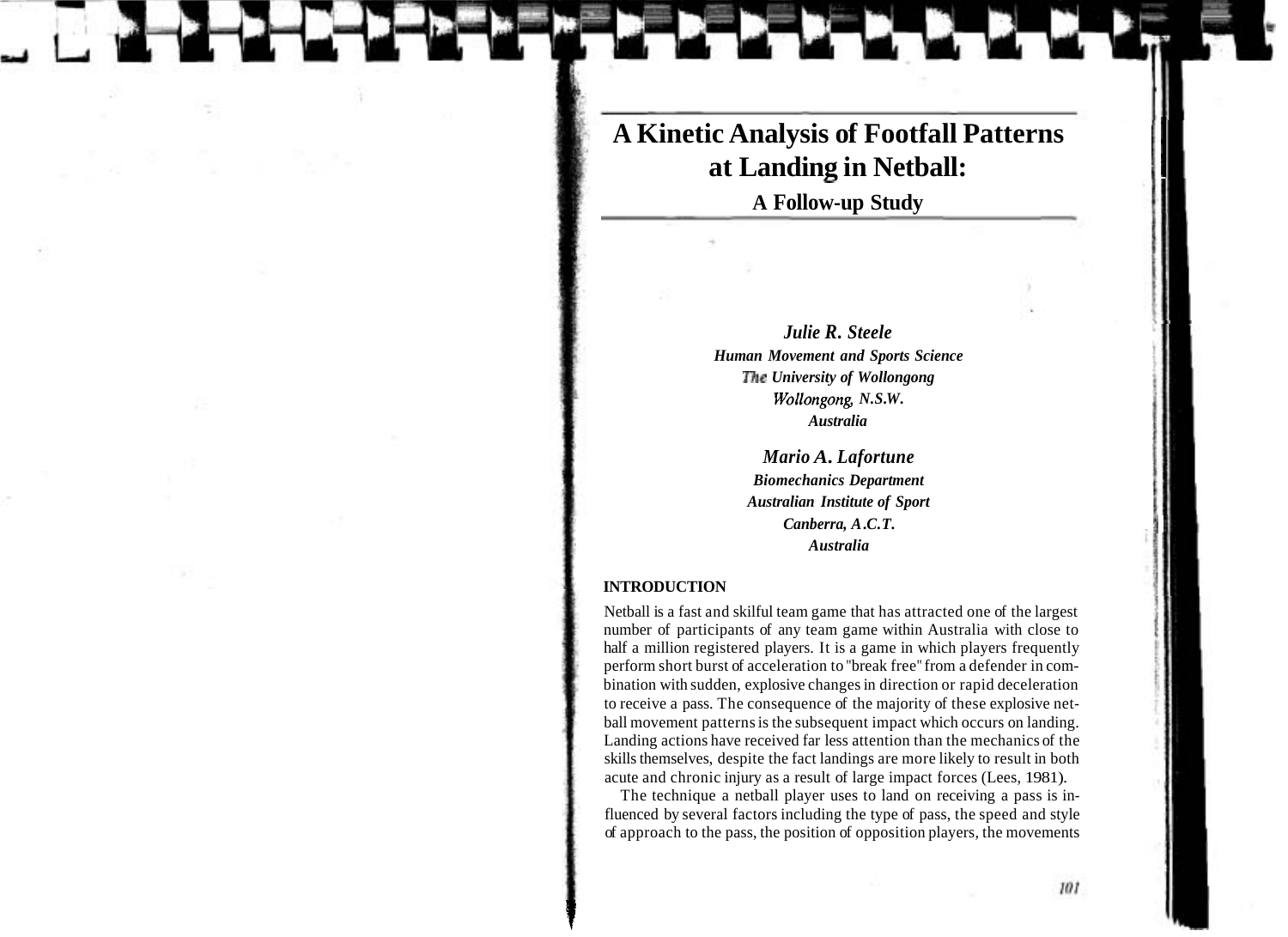required following the landing action (for example, whether a player is re-<br>quired to pivot or make a straight lead), the court surface, and the foot-<br>wear worn by the player. One of the main determinants governing landing wear worn by the player. One of the main determinants governing landing in adducts and Milburn (in press) continued to examine footfall patterns at technique in netball, however, is the limitation imposed on a player's mov ments by the "footwork rule". After receiving a pass a player is restricted on landing in netball, focusing upon the influence of changes to pass height to a maximum of one-and-a-half steps. Therefore, upon landing after t receiving the ball, a player must decelerate rapidly and assume a position<br>receiving the ball, a player must decelerate rapidly and assume a position<br>three of the ten subjects (30%) made initial contact with the heel of th which affords sufficient stability so that she or he does not infringe the foot-<br>work rule.

tial for ligament damage, degeneration of articular cartilage, or chronic In order to determine the influence of changes to footfall patterns,<br>In order to determine the influence of changes to footfall patterns,<br>Steele and

In an attempt to reduce the magnitude of the ground reaction forces<br>which result from abrupt decelerative movement patterns characteristics<br>of netball, several studies examining the mechanics of landing in netball<br>of netba have been conducted (Steele and Milburn, 1987a; 1987b; 1988a; 1988b; in nicial peak VGRF than the value recorded when subjects area of research has been directed towards quantifymate been conducted (sicene and Miburi, 1967a, 1967b, 1968), 1968, 1969, in<br>
press). One specific area of research has been directed towards quantify-<br>
ing the influence of footfall patterns on the ground reaction forces e ditions. Regardless of the shoes worn, the most frequent footfall pattern observed was initial ground contact by the heel of the foot (83.6%). Only 6.3% of the subjects impacted the ground with the forefoot, 2.5% with the  $\frac{\text{midfoot (flatfooted), and 7.6% of the subjects used a combination of foot-}{}$  Subjects who landed on the forefoot demonstrated significantly lower<br>rating forces in comparison to the subjects who landed on the heel of the fall patterns throughout the trials studied (Steele and Milburn, 1987b). braking forces in comparison to the subjects who landed on the heel of the head of the head of the subjects who landed on the heel of the head of the Further work by Steele and Milburn (1988b) examined footfall patterns of foot. It thus appeared a forefoot landing pattern could decrease the mag-<br>Further work by Steele and Milburn (1988b) examined footfall patterns of fu skilled subjects landing on 12 different synthetic sport surfaces. Of the 357 decrease the potential for injury (Steele and Milburn, in press). However, trials analysed, subjects made initial foot-ground contact with the heel of there was no significant difference in the time to peak braking forces when the foot in 342 trials (95.8% of cases). Contact was made with the forefoot comparing those subjects who landed on the heel of the foot to those landin only 11 of the trials (3.1%), while contact was made with the **midfoot** in comparing those subjects only 4 trials (1.1%). The results of these studies appeared to refute state-

work rule.<br>
Not the subjects substrated that netball players achieve<br>
Not These results were obtained in trials in which the subjects received<br>
The previous investigations have demonstrated that netball players achieve<br>
th

Steele and Milburn (in press) analysed the ground reaction forces generated at landing when catching a high pass. The results indicated that ing of the smaller initial peak VGRF generated at landing (Steele and Milburn, in press).

only 4 trials (1.1%). The results of these studies appeared to refute state-<br>ments appearing in netball coaching manuals where coaches claimed "con-<br>height on the kinematics and kinetics of landing following a standard net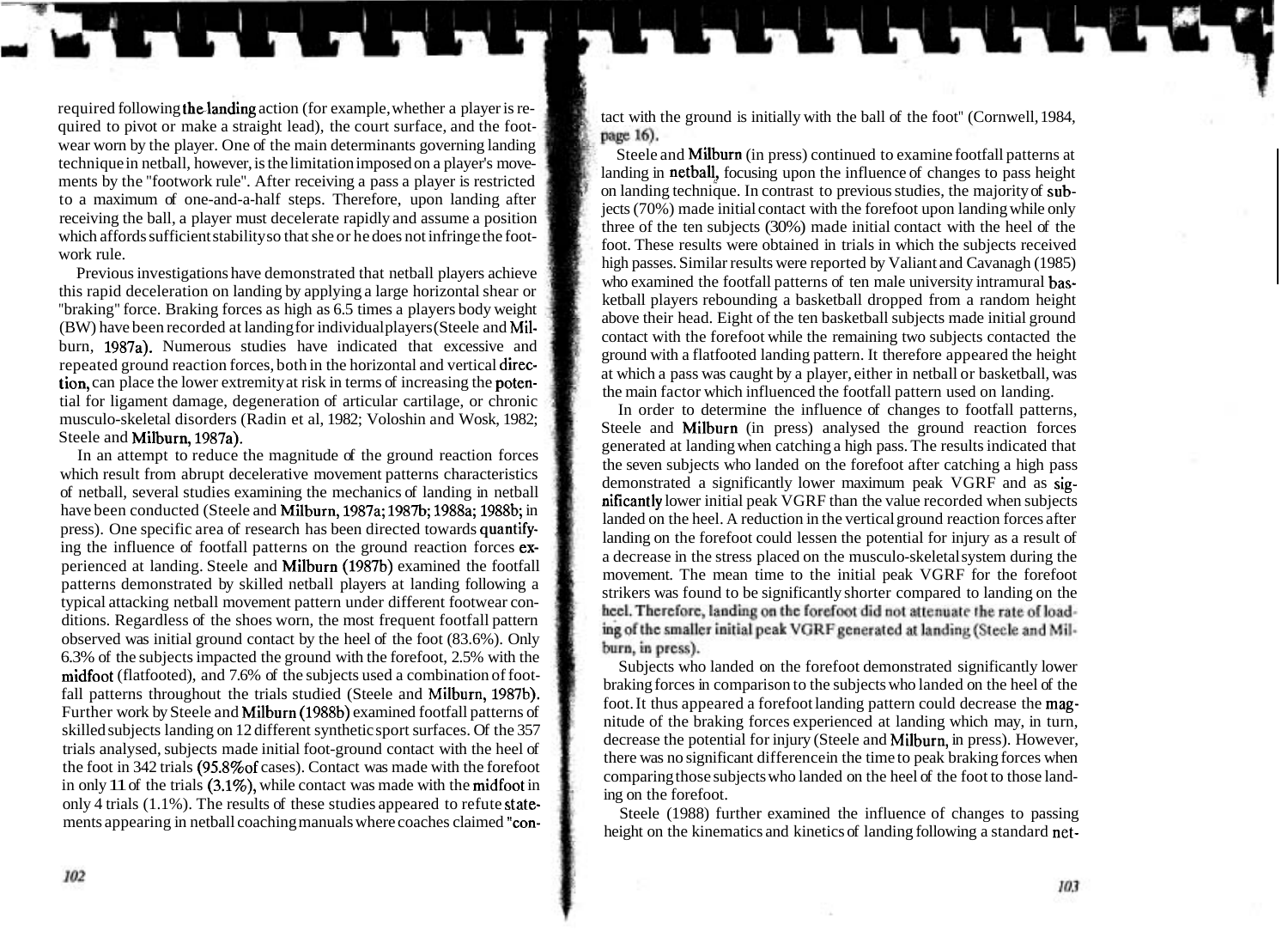ball task. The results indicated players tended to demonstrate a variety of footfall patterns when receiving a high pass. That is, on catching a high pass four of the ten subjects (40%) consistently landed on the heel of the  $\frac{1}{2}$  conducted in the Biomechanics Laboratory of the Australian Institute of foot three subjects (30%) demonstrated a mixture of both the hee foot, three subjects (30%) demonstrated a mixture of both the heel and forefoot landing actions throughout their trials. The purpose of this paper *Collection of Kinetic Data*  was therefore to compare the ground reaction forces demonstrated in tri-<br>also in which players and the foot to trials in which players a **KISTLER** type **Z**4852/C force platform (60 cm X 90 cm). The force platlanded on the heel of the foot to trials in which players landed on the  $\frac{1}{2}$  form was mounted on a concrete pedestal below ground level and covered<br>forefoot.

The subjects for this study were 10 skilled netball players selected from the mall landing technique.<br>Three orthogonal components of the ground reaction force for at least

Table 1. Written informed consent was obtained from each subject prior to testing.

| Variable                                | Mean                     | $(\pm SD)$                          | Range                                                  |
|-----------------------------------------|--------------------------|-------------------------------------|--------------------------------------------------------|
| Age (yrs)<br>Height (cm)<br>Weight (kg) | 19.56<br>172.18<br>64.87 | $(+1.22)$<br>$(+5.86)$<br>$(+5.56)$ | $18.4 -$<br>22.2<br>$165.4 - 180.7$<br>$55.0 -$<br>736 |

After warming-up and familiarization with the experimental procedures, the subjects performed a standard netball attacking task catching a high After processing, the film image was projected using a Vanguard Overpass. This required them to run forward, "break to the side away from a head Motion Analyzer (M16CR series) onto the analysis table. The three defender, catch the pass, land on the dominant lower extremity, stabilise the representative trials per subject were then examined visually to determine their position, and pass the ball back to the thrower. All subjects u their position, and pass the ball back to the thrower. All subjects used a "leap" approach to receive the pass. The subjects were not instructed with "forefoot". This classification system was determined in concoction with respect to the technique they were to use on landing. The passes were con-<br>
centre of pressure data and based on the part of the foot which initially imsistently directed approximately 20 cm above head level of each subject pacted the landing surface.<br>
(confirmation of pass height was later conducted by observation of film *Analysis of Kinetic Variable* records of each trial). All trials were performed in accordance with the rules of netball (All Australia Netball Association, 1983). The ground reaction forces for three representative trials were selected rules of netball (All Australia Netball Association, 1983).

Throughout each trial the subjects wore a standard design shoe manufactured specifically for netball. Data collection for the study was

with granulated rubber sport surface (Rekortan) so that the landing surface was flush with the surrounding floor of the laboratory. The subjects PROCEDURES were given as many practice trials as were required to enable them to land<br>Subjects consistently on the force platform. This ensured minimal alteration to nor-

1987 netball scholarship holders at the Australian Institute of Sport Three orthogonal components of the ground reaction force for at least  $(AB)$ . The age height of the gubiests are summarized in four trials were recorded (A.I.S.). The age, height and weight of the subjects are summarised in four trials were recorded over 4000 milliseconds a 500 Hz and stored as a function of time using a DEC LSI 11/23. The data were then transferred to the VAX  $11/750$  computer for further analysis,

To record body weight, each subject was required to stand motionless TABLE 1: Age, height and weight characteristics of the subjects. at the centre of the force platform prior to their trials while the force was recorded. These data were later utilized to standardized force data rela-<br>tive to the body weight of each subject.

## $Filming$  *Procedures*

During each trial the subjects were filmed from aposterior and lateral view using two phase-locked 16mm Photosonics 500 high speed cine cameras located approximately 12 metres from the force platform. The cameras operated at a nominal framing rate of 200 frames per second in conjunc-**Experimental Protocol**<br>After warming-up and familiarization with the experimental procedures,<br>After warming-up and familiarization with the experimental procedures,<br>1600 second

for analysis for each subject. The following kinetic variables were then calculated: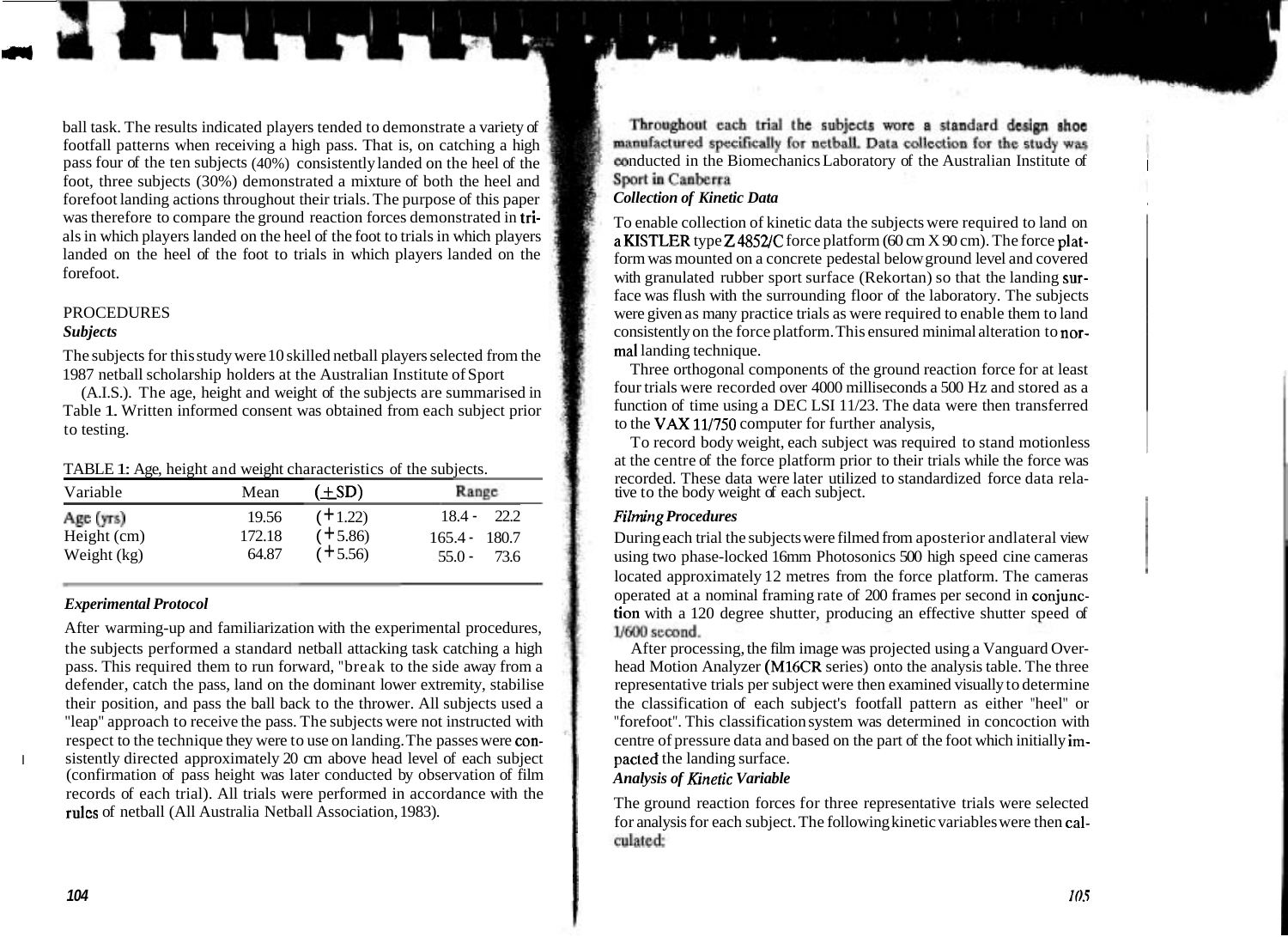- a) the magnitude of the maximum peak VGRF at impact (peak VGRF);
- b) the time from the onset of impact until the peak VGRF (time to peak);
- c) the magnitude of the initial peak VGRF at impact (initial peak VGRF);
- d) the time from the onset of impact until the initial peak VGRF (time to initial peak VGRF);
- e) the magnitude of the peak mediolateral and anteroposterior forces atimpect (peak braking force);
- **f)** the time from the onset of impact until the peak braking force (time to peak braking force);
- g) the magnitude of the peak resultant force at impact (peak resultant force);
- h) the time from the onset of impact until the peak resultant force (time to peak resultant);  $\alpha$ nd

i) the position of the centre of pressure under the foot at contact.

Measurements of peak forces were recorded in Newtons (N) and then normalized to body weight. The temporal variables were measured in milliseconds (ms). The above variables enabled comparisons to be made with similar variables quantified during the impact phase of foot-ground contact in the study by Steele and Milburn (in press). Furthermore, the VGRF has been identified as the component most representative of the forces which the foot, leg, and body are subjected to at impact (Lees and Mc-Cullagh, 1984).

Subjects in the present study demonstrated VGRF force-time curves with variations from one to three impact peaks at landing. For this reason the magnitude of both the initial peak VGRF and the maximum peak VGRF were calculated. For subjects who demonstrated a single impact peak, initial and maximum VGRF values were equivalent. Calculation of the time to initial peak VGRF provided a measure of the rate of force loading irrespective of the number of impact peaks present. As preparation to land in netball involved rotation of the body, subjects did not land with the landing foot positioned in a consistent direction or aligned with the longaxis of the force platform. Therefore, the resultant of the peak mediolateral and anteroposterior forces represented the braking forces generated at landing. Location of the centre of pressure under the foot at landing enabled confirmation of each subject's footfall pattern.

### *Statistical Analysis*

Means, standard deviations and range values were calculated for each biomechanical variable under investigation. A One-Way ANOVA was applied to the data to test for any significant differences among the kinetic variables with respect to the trials in which the players landed on the heel of the foot compared to trials in which players landed on the forefoot. The level of confidence for all statistical analysis was set at  $p \le 0.05$ .

### **RESULTS AND DISCUSSION**  *Vertical Ground Reaction Forces*

Statistical analysis of the data for the present study indicated there were no significant differences in the magnitude of the peak VGRF demonstrated in trials in which subjects landed on the heel  $(x = 5.2$  BW) compared to landing on the forefoot  $(x = 5.7$  BW). Nor were any significant differences found in the magnitude of the initial peak VGRF (heel  $= 3.9$  BW; forefoot  $= 3.2BW$ ). Steele and Milburn (in press) reported that subjects who landed on the forefoot after receiving a high pass demonstrated a significantly lower peak VGRF  $(x = 3.3$  BW), approximately 1.2 BW lower than the value recorded for when subjects landed on their heel ( $x = 14.5$  BW). Furthermore, the subjects who landed on the forefoot generated a significantly lower initial peak VGRF  $(x = 1.7)$ BW) compared to the three subjects who landed on the heel of the foot (X  $= 4.4$  BW). The results of the present study therefore did not reflect the earlier findings of Steele and Milburn (in press); the footfall pattern used at landing did not attenuate the vertical forces experienced at landing.

The mean time to peak VGRF demonstrated in the 17 trials in which subjects landed on the heel of the foot in the present study (31.2 ms) was found to be similar to that recorded for the trials in which the subjects landed on the forefoot (30.6 ms). Furthermore, the initial time to peak for the two conditions were not found to be significantly different (heel  $= 18.0$ ) ms;  $f\ddot{\text{o}}$ refoot = 16.5 ms). These results are also in conflict with the previous findings of Steele and Milburn (in press) who reported that theseven players who landed on the forefoot demonstrated a significantly longer time to the peak VGRF  $(x = 47.4 \text{ ms})$  than the time demonstrated by the three heel-strike landers ( $x = 21.0$  ms). The mean time to the initial peak VGRF recorded by Steele and Milburn (in press) for the forefoot strikers (x11.7 ms) was found to be significantly shorter compared to landing on the heel ( $x = 17.0$  ms). Clarke et al (1983) claimed that a delay in the onset of the peak vertical force was advantageous as it represented a reduction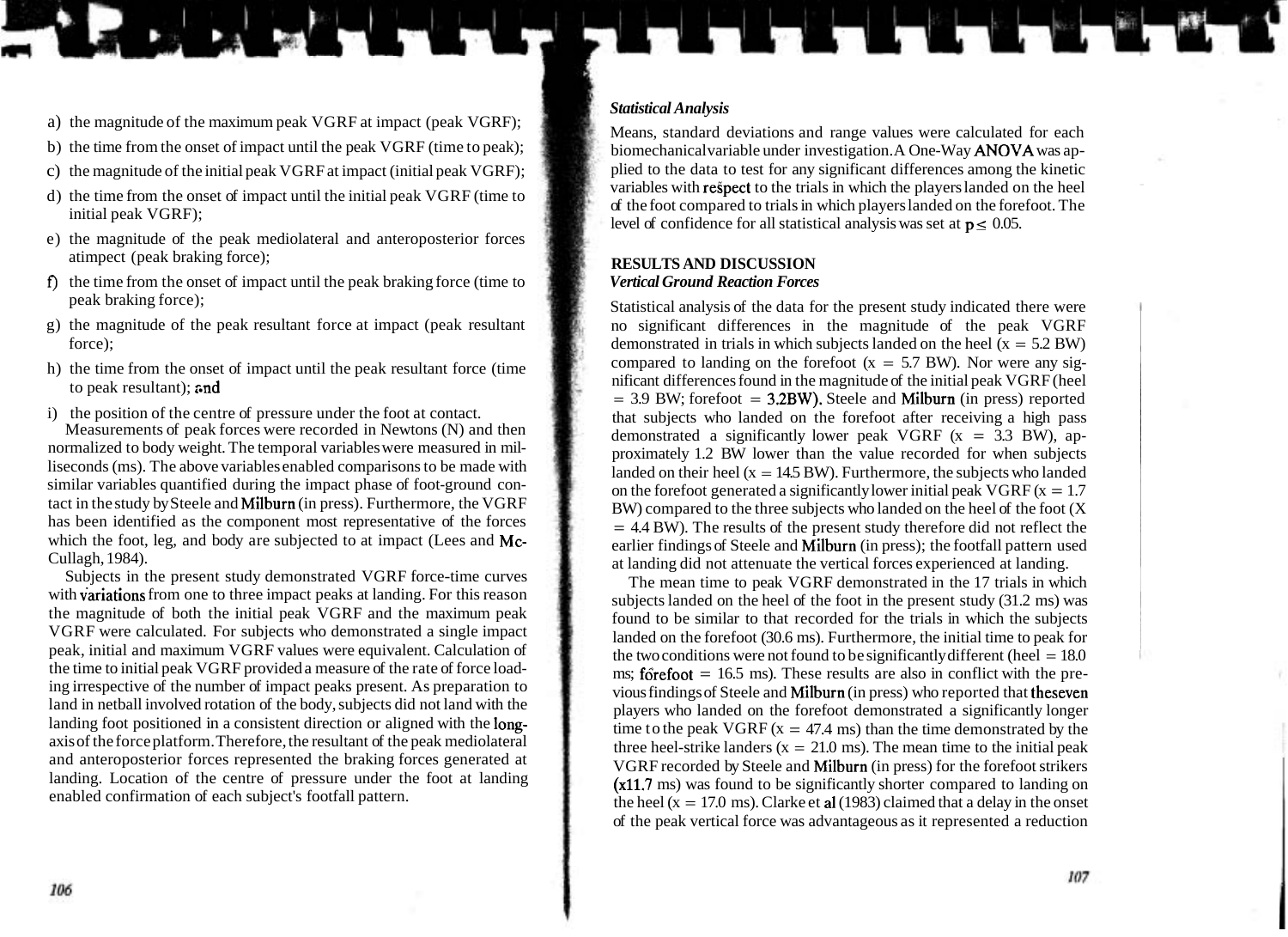**tal system.** However, the inclusion of an additional **joint** (the **foot**) in the supported the trend noted by Steele and **Milburn** (in press), indicating the movement nattern during the present study did not lessen the p movement pattern during the present study did not lessen the potential for<br>injuries which result from high vertical forces, nor did it influence the rate<br>subjects landed on the forefoot  $(x = 23.9 \text{ ms})$  in comparison to whe injuries which result from high vertical forces, nor did it influence the rate subjects landed on the forefoot  $(x = 23.9 \text{ ms})$  in comparison to when land-<br> **ing** on the head on the foot  $(x = 30.5 \text{ ms})$ . Thus, forefoot landi of loading of either the peak VGRF or the initial peak VGRF generated at landing.

### TABLE 2:

Kinetic data obtained at landing on the heel compared to landing on the *Resultant Ground Reaction Forces*  forefoot.

| <b>Variable</b>                                                                                                                             | $HEEL(n = 17)$<br>Mean $(+SD)$   | Range                                                                                 | <b>FOREFOOT</b><br>Mean $(+35)$                                           | $(n = 13)$<br>Range                                         |
|---------------------------------------------------------------------------------------------------------------------------------------------|----------------------------------|---------------------------------------------------------------------------------------|---------------------------------------------------------------------------|-------------------------------------------------------------|
| Peak VGRF (BW)<br>Time to Peak VGRF (ms)<br><b>Initial Peak VGRF (BW)</b><br><b>Time to Initial Peak</b>                                    | $5.25$ (+0.9)<br>$18.0$ $(+3.5)$ | $4.1 - 7.1$<br>$31.2$ (+6.1) $22.0 - 42.0$<br>3.9 $(+1.5)$ 1.7 - 5.4<br>$12.0 - 24.0$ | $5.7$ (+1.1)<br>$30.6 \left( +6.5 \right)$<br>3.2 (+1.9)<br>$16.5$ (+9.4) | $3.4 - 7.4$<br>$24.0 - 46.0$<br>$1.1 - 6.7$<br>$6.0 - 34.0$ |
| VGRF(ms)<br><b>Peak Braking Force (BW)</b><br><b>Time to Peak Braking</b>                                                                   | $30.5$ $(+4.6)$                  | 3.3 $(+0.6)$ 2.3 – 4.2<br>$20.0 - 38.0$                                               | $2.0$ (+0.3)<br>$23.9 (+10.3)$                                            | $1.5 - 2.5$<br>$8.0 - 48.0$                                 |
| Force (ms)<br><b>Peak Resultant Force (BW)</b> 6.0 $(+1.0)$<br>Time to Peak Resultant 31.7 $(+4.0)$<br>Time to Peak Resultant<br>Force (ms) |                                  | $4.8 - 8.0$<br>$26.0 - 40.0$                                                          | $\frac{5.9}{30.5}$ (+1.2)                                                 | $36 - 76$<br>$24.0 - 46.0$                                  |

The results of the present study indicated that subjects generated significantly lower braking forces  $(F(1,28) = 53.45)$  when landing on the **CONCLUSIONS** forefoot (x = 2.0 BW) compared to landing on the heel of the foot (x = 3.3 BW). This trend was also reflected in the results of the study by **Steele** and BW). This trend was also reflected in the results of the study by **Steele** and Lees (1981) claimed that reduction of impact force levels during landing landing vas a feature of skilled performance that could be developed Milburn (in press) where subjects who landed on the forefoot after receiving a high pass demonstrated significantly lower braking forces in com-<br>
ing a high pass demonstrated significantly lower braking forces in com-<br> **Example 1999** a high pass demonstrated significantly lower braking forces i  $\frac{1}{10}$  parison to subjects who landed on the heel of the foot. Thus, the results of **both** studies support the finding that a forefoot footfall pattern can current literature with respect to the influence of footfall patterns on imdecrease the magnitude of the braking forces experienced at landing which pact loadings experienced at landing in netball. Consequently, the

the heel of the foot as compared to the forefoot. However, there was a demonstrated no significant difference in the magnitude or timing of either then d for the time to peak braking force to be shorter under the forefoot trend for the time to peak braking force to be shorter under the forefoot

in the rate at which the vertical forces were applied to the musculo-skele-<br> **In the select of the results** of the results of the present study<br> **In the subported** the trend noted by Steele and **Milburn** (in press), indica the rate of loading of the lower extremities as well as the risk of injuries associated to high loading rates.

significant difference in the magnitude of the peak resultant force generated when landing on the heel ( $x = 6.0$  BW) compared to the forefoot  $(X = 5.9$  BW). Nor was any significant difference found in the time to peak

resultant force between the two conditions (heel  $=$  31.7 ms; forefoot  $=$ **30.5** ms). **Thus,** it appeared that the footfall pattern utilized at landing did not influence the total resultant force experienced by the subjects at landing. Results pertaining to the resultant forces were not reported by Steele and **Milburn** (in press).

On the basis of the above results it would appear that the kinetic variable influenced to the greatest extent by the footfall pattern demonstrated at landing was the braking force. That is, utilization of a forefoot landing

pattern decreased the magnitude of the braking forces experienced on a landing which could decrease the stress placed on the ligaments of the articulations of the lower extremity, especially at the knee (Steele and Mil- \*indicates a significant difference at  $p < 0.05$  burn, 1987a). However, a forefoot landing pattern also resulted in an increased rate of loading of the braking forces which could increase the **Braking Forces potential for injuries associated with high loading rates.** 

may, in turn, potentially decrease stress placed on the lower extremity. development of "correct teaching points" pertaining to which footfallpat-No significant difference was **reported** by Steele and Milburn (in press) tern can best reduce impact forces for the netball coach is shrugged in unin the time to the peak braking forces recorded when subjects landed on certainty. Those subjects who landed on the forefoot in the present study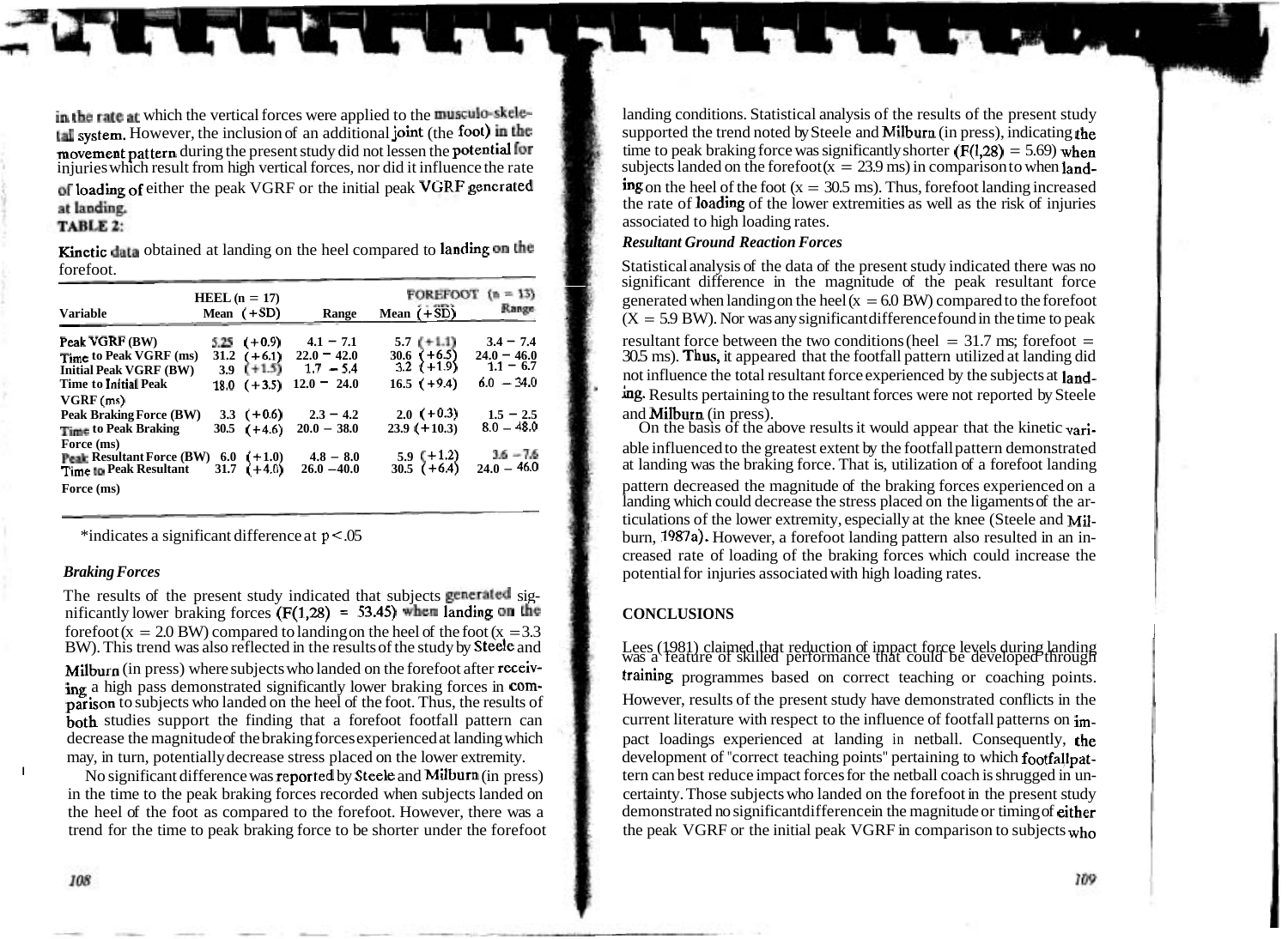landed on the heel. However, previous research indicated that a forefoot **landed on** the heel. However, previous research indicated that a forefoot **BIBLIOGRAPHY** landing could significantly attenuate the vertical impact forces. One point of agreement between both studies is that subjects who landed on the forefoot experienced a reduction in the magnitude of the peak braking **All** Australia Netball Association, *Netball Oficial Rules,* Mosman, All force in landing. This reduction **may** reduce the stress placed on the lower extremity. However, the time to **peak** braking forces were significantly shorter when subjects landed on the forefoot in comparison to when landing on the heel of the foot, indicating that the rate of loading of the braking forces were higher during a forefoot landing. Furthermore, previous studies have indicated it is more natural for players to land on the heel of the foot when receiving lower passes.

The **findings** of the present study, in conjunction with previous research, appear to support the comments of Clarke (quoted in Prokop, 1984, page 51):

### *Landing on the forefoot is less jarring than landing on the heel. It's an interesting old theory, but one not substantiated by research* ..... *And I think you'd be doing people a disservice if you tell them 'You must change over to this technique because it's safer.*

It is therefore concluded that prior to altering the footfall patterns of netball players, further research must be conducted. Future research should focus on the biological consequences of landing on the forefoot as compared to landing on the heel. It should also focus on the influence of changes in footfall pattern on total body mechanics and the efficiency of the skill of landing. "Such research would ensure any changes to landing technique are made on an informed basis and players are coached to perform netball skills in an efficient manner with the potential for injury at a minimum" (Steele and Milburn, in press).

### ACKNOWLEDGEMENTS

The authors extend their thanks to the Australian Sports Commission for funding the research and to the All Australian Netball Association for support provided during this study. Thanks are also extended to the Biomechanics Staff, the netball coaches, and players at the Australian Institute of Sport, without whom this study would not have been possible.

*I* 

- 
- Clarke, T.E., Frederick, E.C., and Cooper, L.B. Effects of shoe cushioning upon ground reaction forces in running, *International Journal of Sports Medicine, 1983, 4: 247-251.*
- Cornwell, G. The basic skills of netball. In H. Crouch (Ed.) (pp.13-42) The *Netball Coaching Manual,* London, Adam & Charles Black: 1984. <sup>b</sup>
- Lees, A. Methods of Impact Absorption when Landing from a Jump, Engineering in Medicine, 1981, 10(4); 207-211.
- Lees, A. and McCullagh, P.J. A preliminary investigation into the shock absorbency of running shoes and shoe inserts, *JournalofHuman Movement Studies,* 1984 10: 95-106.
- Radin, E.L., Orr, R.B., Kelman, J.L., Paul, I.L., and Rose, R.M. Effects of prolonged walking on concrete on the knees of sheep, *Jounial of Biomechanics, 1982, 15: 487-492.*
- Steele, J.R. The effects of changes to passing height on the mechanics of landing in netball. Technical Report 111. A Report to the Australian Sports Commission & the AANA, 1988.
- Steele, J.R. and Milburn, P.D. Ground reaction forces on landing in netball, *Journal of Human Movement Studies, 1987a, 13: 399-410.*
- Steele, J.R. and Milburn, P.D. A kinematic analysis of netball landing techniques, *TheAustralian Journal of Science and Medicine in Sport,* 1987b, 19: 23-27.
- Steele, J.R. and Milburn, P.D. Reducing the risk of injury in netball: changing rule or changing technique? *New Zealand Journal of Health, PE, arid Recreation,* 1988a, 21(1): 17-21.
- Steele, J.R. and Milburn, P.D. Effect of different synthetic sport surfaced on ground-reaction forces at landing in netball, *International Journal of Sports Biomechanics,* 1988b, 4:130-145.
- Steele, J.R. and Milburn, P.D. A kinetic analysis of footfall patterns at landing in netball, *The Australian Journal of Science and Medicine in Sport,* in press.